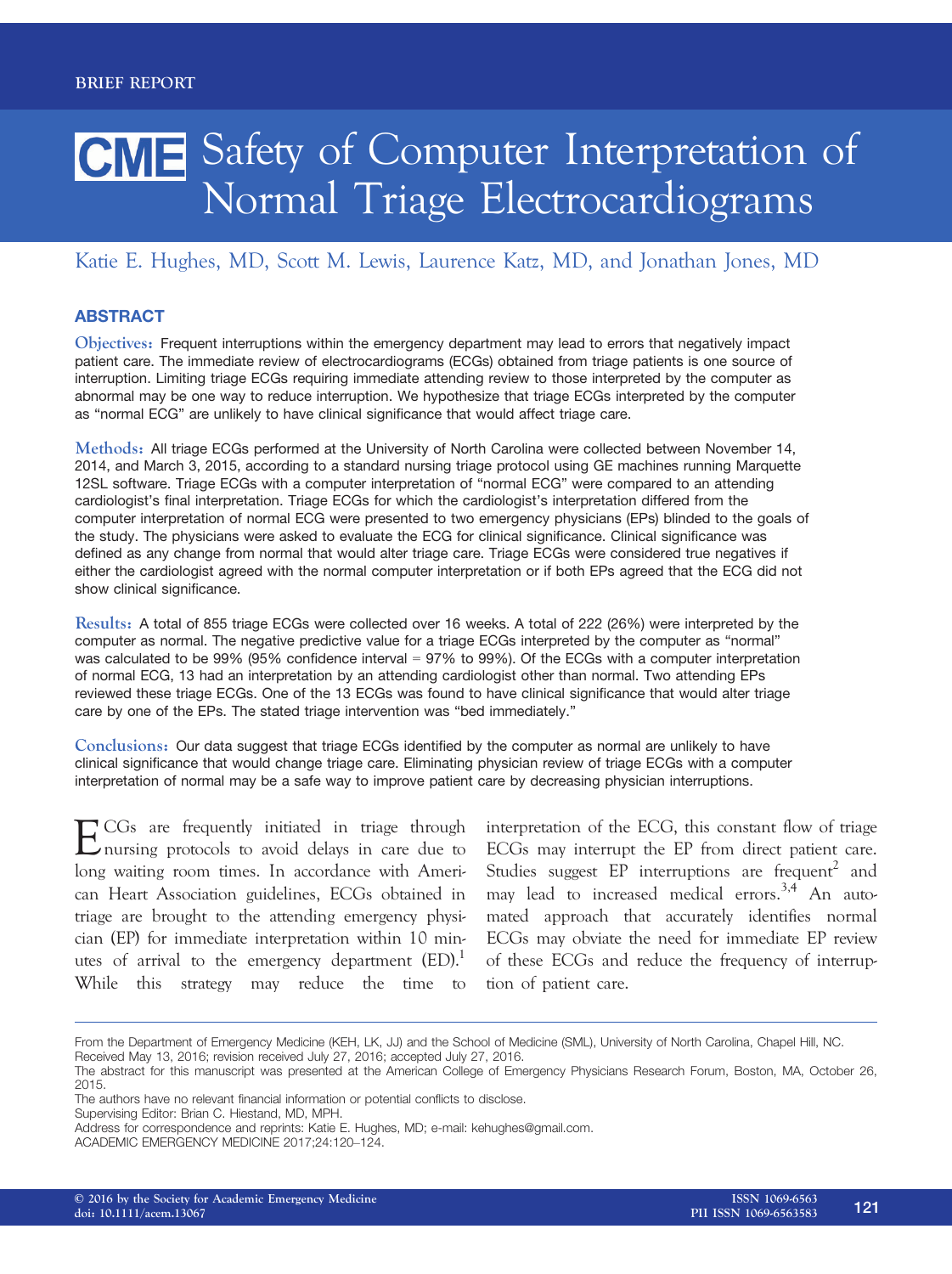There are limited studies investigating whether a computer can reliably identify normal triage ECGs in adult patients.5,6 We hypothesized that triage ECGs interpreted as "normal" by computer analysis would not have immediate clinical significance and therefore would not warrant immediate EP review.

#### **METHODS**

#### Study Design

This was a prospective cohort study. The study was approved by the institutional review board at the University of North Carolina (UNC).

#### Study Setting and Population

All patients that had triage ECGs obtained at the UNC adult ED between November 14, 2014, and March 3, 2015, were included in the study. ECGs were performed by technicians and triage nurses according to a standard triage protocol. ECGs were excluded from the study if the patient was less than 18 years of age. The nurse triage ECG protocol requires obtaining an ECG on patients with a chief complaint of chest pain; chest pressure; chest tightness; weakness; unusual fatigue; palpitations; syncope; dyspnea; or any atypical symptoms such as nausea and vomiting or pain in the jaw, upper back, or upper abdomen. ECGs were obtained within 10 minutes of arrival and immediately given to an attending emergency medicine physician for review.

ECGs were obtained with a GE MAC 5500 machines and interpreted using Marquette 12SL. All ECGs obtained within the ED were uploaded to a secure hospital server. Board-certified cardiologists blinded to the study reviewed the ECGs and entered the final interpretation into the medical records.

#### Study Protocol

ECGs performed according to triage protocol during the designated study period were prospectively collected. A chart review was performed to determine the cardiologist's final interpretation, patient chief complaint, and ED disposition of triage ECGs reported as normal by computer interpretation.

#### Data Analysis

Each ECG interpreted by the computer as normal ECG was compared to the cardiologist's final interpretation. If the cardiologist interpretation was also normal ECG this was considered an accurate computer interpretation. If the cardiologist's interpretation differed from normal, these ECG's were presented to two board-certified EPs blinded to patient presentation, patient care, and the goals of the study. The EPs were asked to evaluate the ECG for clinical significance. Clinical significance was defined as an ECG change from normal ECG that would alter standard triage care.

Triage ECGs were considered truly normal if either the cardiologist agreed with the normal computer interpretation or if both EPs agreed that the ECG's findings would not alter the triage care. The negative predictive value (NPV) of a computer normal ECG was determined. Confidence intervals (CIs) were calculated using Wilson's method of CI on a proportion. A sample size of 379 ECGs with a normal computer interpretation would be necessary to obtain a NPV of 100% with a lower limit 95% CI of >99% assuming no false negatives.

#### **RESULTS**

A total of 855 triage ECGs were collected over 16 weeks. A total of 222 of these (26%) were interpreted by the computer as normal ECG and five of the ECGs were interpreted as STEMI. The NPV for a computer interpretation of normal ECG was 99% (95% CI = 97% to 99%). Of the subset of triage ECGs with a computer interpretation of normal ECG, 13 had an interpretation by an attending cardiologist other than normal (Table 1). Two attending EPs reviewed these 13 triage ECGs. One of the 13 ECGs, with an "abnormal" cardiology interpretation, was interpreted by one of the two EPs as having an abnormality that would alter triage care. The stated intervention by this physician was "bed immediately" from triage. Subsequent chart review showed that the patient was discharged from the ED to follow-up for a next-day stress test, which was within normal limits. None of the 222 computer-interpreted normal ECGs were interpreted as a STEMI or other interpretation necessitating immediate catheterization lab activation by either cardiology or two ED physicians.

#### **DISCUSSION**

Emergency physicians routinely multitask while managing time-dependent disease processes. Additional responsibilities are time depleting and may cause loss of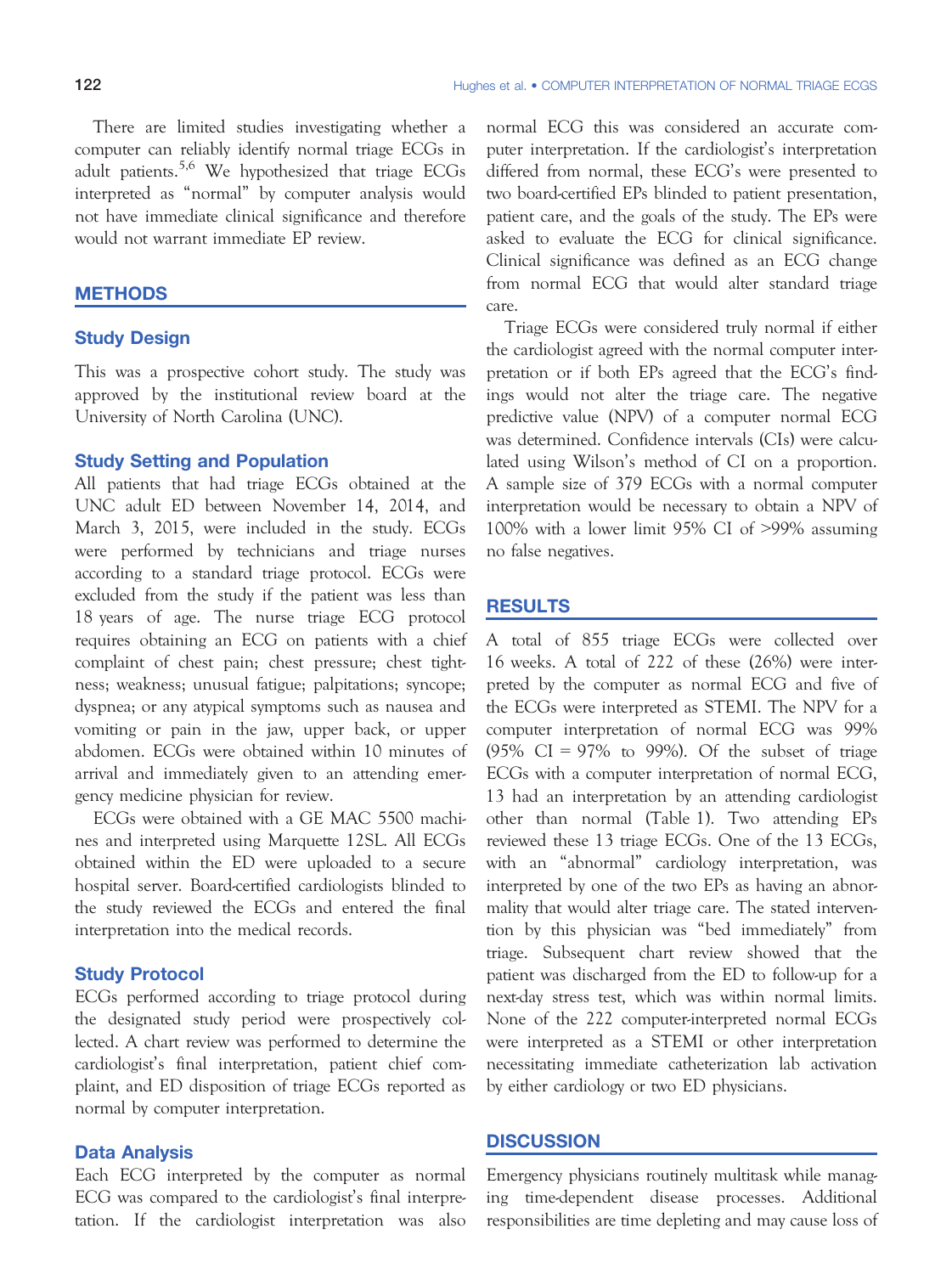#### Table 1

Cardiologist and ED Physician Interpretations for the Subset Computer "Normal" ECGs Interpreted by a Cardiologist as Abnormal

|                  |                                                                     | ED Physician 1                                         |                       | ED Physician 2                                                              |                                   |
|------------------|---------------------------------------------------------------------|--------------------------------------------------------|-----------------------|-----------------------------------------------------------------------------|-----------------------------------|
|                  | Cardiologist Interpretation                                         | Interpretation                                         | Triage<br>Disposition | Interpretation                                                              | Triage<br>Disposition             |
| ECG1             | Sinus arrhythmia                                                    | Normal                                                 | No change             | Normal                                                                      | No change                         |
| ECG <sub>2</sub> | Nonspecific T-wave abnormality                                      | Normal with RSR'                                       | No change             | Normal                                                                      | No change                         |
| ECG <sub>3</sub> | Nonspecific T-wave abnormality                                      | Nonspecific ST changes                                 | No change             | Normal                                                                      | No change                         |
| ECG4             | Rightward axis for age, otherwise<br><b>WNL</b>                     | Normal                                                 | No change             | Normal                                                                      | No change                         |
| ECG <sub>5</sub> | Nonspecific ST abnormality                                          | Normal                                                 | No change             | Short PR                                                                    | No change                         |
| ECG <sub>6</sub> | Minor nonspecific T-wave abnormality                                | Normal                                                 | No change             | Normal                                                                      | No change                         |
| ECG7             | Nonspecific ST abnormality                                          | Long QT, nonspecific ST<br>changes, essentially normal | No change             | Normal                                                                      | No change                         |
| ECG8             | Normal variant RSR' pattern in V1,<br><b>WNL</b>                    | Nonspecific changes,<br>essentially normal             | No change             | Normal                                                                      | No change                         |
| ECG9             | Poor data quality, interpretation may<br>be adversely affected      | Poor baseline,<br>essentially normal                   | No change             | Normal                                                                      | No change                         |
| ECG10            | Nonspecific ST abnormality                                          | Lateral/inferior ST changes                            | No change             | Normal                                                                      | No change                         |
| ECG11            | Nonspecific ST abnormality                                          | Normal                                                 | No change             | Normal                                                                      | No change                         |
| ECG12            | Left-axis deviation, poor R-wave<br>progression in precordial leads | T-wave flattening<br>anterolateral leads               | No change             | ST elevation aVR.<br>ST depression<br>lead II, T-wave<br>inversion lead III | Bed<br>immediately<br>from triage |
| ECG13            | Rightward axis, nonspecific<br>T-wave abnormality                   | T-wave flattening<br>inferior leads                    | No change             | Normal                                                                      | No change                         |

fidelity for complex thought processes or outright forgetting to return to important tasks. The results of our study confirm that a large percentage of ECGs performed in triage are normal. Eliminating the need to immediately review computer interpreted normal ECGs may reduce some time burdens experienced by EPs.

The results of this study are consistent with prior studies showing a high NPV for the computer interpretation of normal  $ECG<sup>5</sup>$  Significant advances have been made since the first computer program was designed to detect abnormal ECGs in 1961.<sup>7</sup> In spite of these advances the sensitivity of computer detection of ECGs requiring time-sensitive interventions such as STEMIs remains low.<sup>8</sup> One advantage physicians retain when interpreting ECGs is the ability to use clinical history when acting on the results of ECGs. It seems unlikely that computer interpretation will completely replace physician interpretation; however, it may be possible for the computer to identify clinically insignificant ECGs. Our data suggest that it may not be necessary for the EP to immediately review computer normal ECGs. This strategy has the potential to reduce interruptions in direct patient care provided by EP physicians.

#### LIMITATIONS

There are a number of study limitations. First, our sample size was small. A larger sample size will be required to confirm the safety of the delayed review of computerinterpreted normal ECGs. Additionally since the overall incidence of STEMI in the ED population is low<sup>9</sup> our small sample size lead to few patients presenting with STEMI. Second, the Marquette 12SL ECG computer analysis software was used in a university hospital setting, so our findings may not extrapolate to other clinical settings. Finally, the attending cardiologists interpreting the ECGs were not blinded to the computer interpretation, which may lead to bias.

#### **CONCLUSIONS**

The findings of our study suggest that computer-interpreted normal triage electrocardiograms may not need immediate review. No delay in patient care or poor outcome was associated with computer-interpreted normal electrocardiograms. Limiting immediate review of computer-interpreted triage electrocardiograms designated as abnormal has the potential to reduce interruptions in patient care.

#### **References**

1. Antman EM, Anbe DT, Armstrong PW, et al. American College of Cardiology/American Heart Association Task Force on Practice Guidelines, ACC/AHA guidelines for the management of patients with ST-elevation myocardial infarction. Circulation 2004;110:588–636.